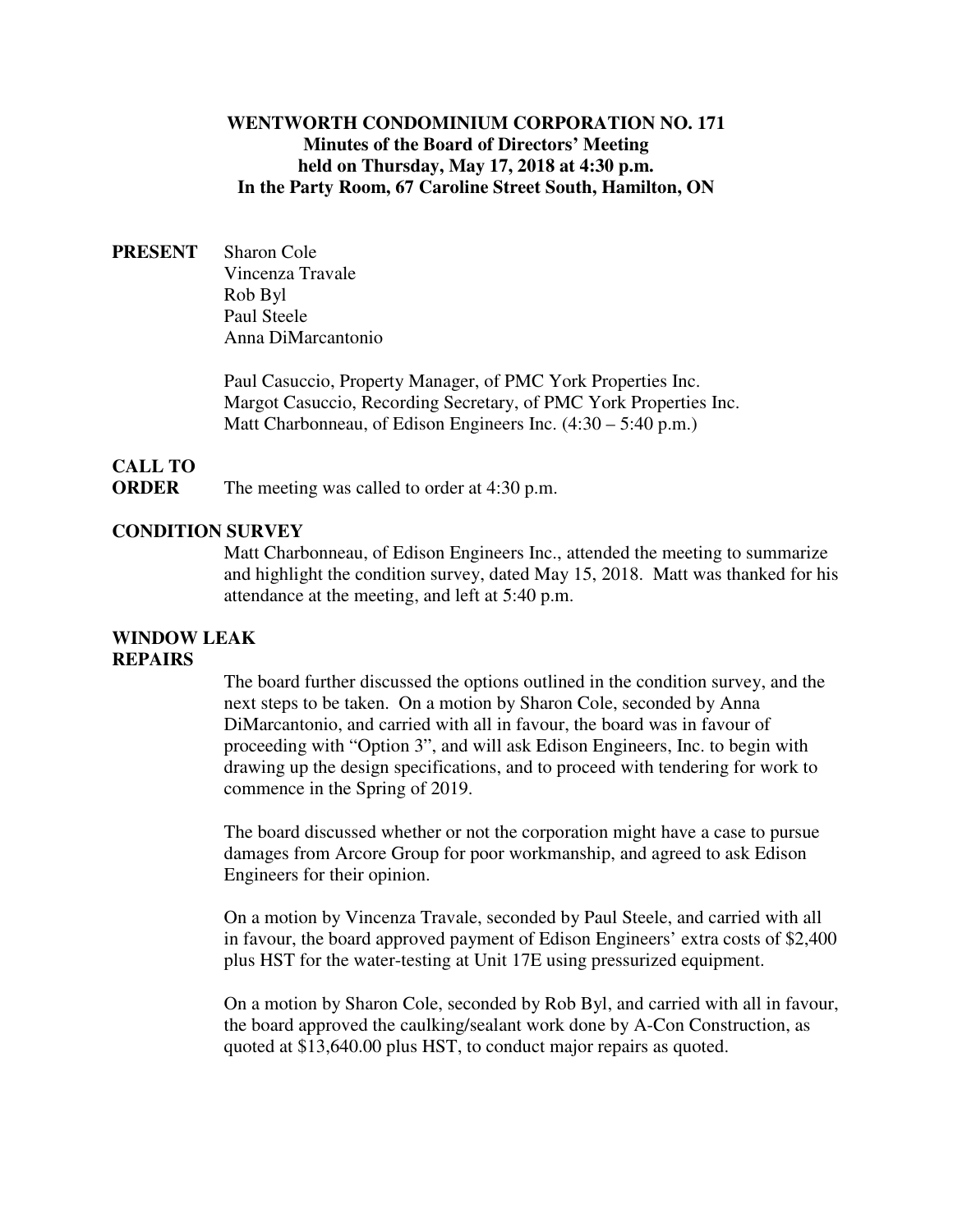On a motion by Paul Steele, seconded by Vincenza Travale, and carried with all in favour, the board approved the work done by Award Contracting to repair walls and restore where testing was done in various units, as quoted by \$2,250.00 plus HST.

All of the above three expenses will be allocated from the Reserve Fund, under "Building Cladding".

#### **APPROVAL OF PREVIOUS MINUTES**

The minutes of the board meeting held March 29, 2018, were approved on a motion by Anna DiMarcantonio, seconded by Sharon Cole, and carried with all in favour.

# **APPROVAL OF**

## **FINANCIAL STATEMENTS**

The financial statements for the months of March 2018 and April 2018, were approved as prepared by PMC York Properties Inc., on a motion by Paul Steele, seconded by Anna DiMarcantonio, and carried with all in favour.

Reliance – A refund of \$1,234.00 was received from Reliance for the overpayment over several months in 2017.

An investment plan was received from CIBC Wood Gundy for the board's review. No decision was made at the current time, since there are several expenses coming up in the near future.

#### **UPDATES:**

#### **POOL / SPA**

The board discussed the feedback received from unit owners at the recent information meeting which was held on April  $16<sup>th</sup>$ .

There was board consensus, based on the feedback received from unit owners, that the existing amenities will not be eliminated, and therefore the necessary repairs/ replacements will take place as soon as possible. So moved on a motion by Sharon Cole, seconded by Paul Steele, and carried with all in favour. Additional pricing and quotes will therefore be sought for the next board meeting.

#### **GARDEN BEDS**

Two quotations have been received for replacement of the garden bed retaining walls on the south and north side walls. A third quotation will be sought. This item is deferred for a later date, however the pricing will be factored into the new Reserve Fund Study for 2019.

#### **NEW BUSINESS**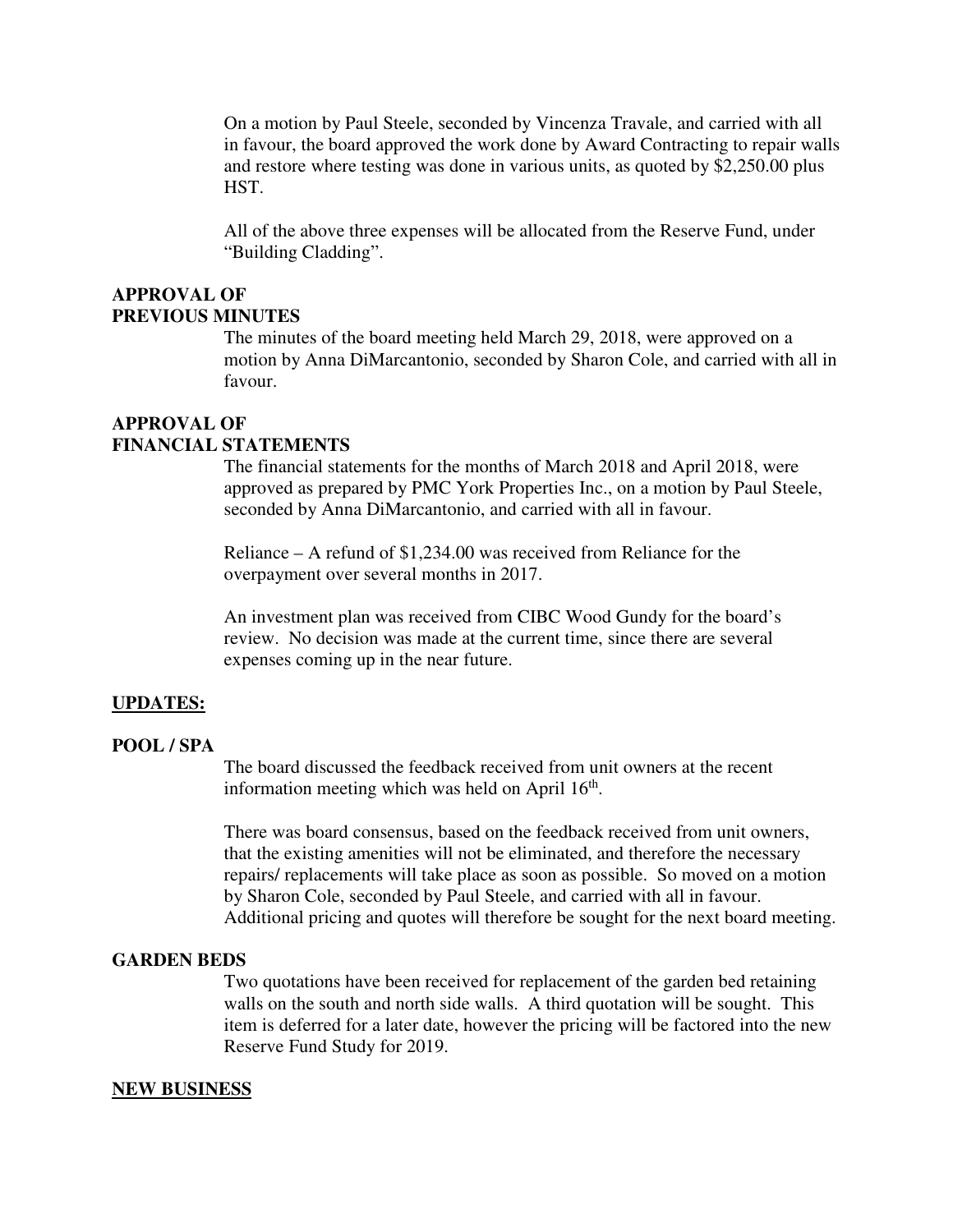#### **EXERCISE EQUIPMENT**

PPL Aquatic and & Fitness Group Inc. recently carried out maintenance work on the existing equipment. A quotation was sought for the purchase of new equipment, including a treadmill, an elliptical, and a stationary bicycle for the cost of approximately \$17,000.00. This will be factored into the Reserve Fund Study for 2019, including some funding for updating the look of the fitness room, ie; mirrors, new flooring, ventilation/fans, etc. **(\$25,000.00)**

## **REPLACEMENT OF ENTRY DOOR (REAR)**

J. D. Contracting has quoted \$3,200 for a new metal door for the rear entrance, including grinding and re-sloping the existing concrete away from the building. Alternatively, Award Contracting has quoted \$5,500 to replace the door, remove the existing concrete and pour new re-sloped concrete. On a motion by Anna DiMarcantonio, seconded by Paul Steele, and carried with all in favour, the board approved the quote from J. D. Contracting.

## **UPDATE OF WELCOME PACKAGE**

Elizabeth Parsons has offered to update the corporation's Welcome Package, including a French translation as well. The board was in favour of having Elizabeth do this, however it was agreed that a French translation is not required. Paul Casuccio and Sharon Cole with arrange with Elizabeth Parsons.

#### **2017 AUDIT**

The audited financial statements for the fiscal year ending December 31, 2017, have not yet been received from the office of Tony P. Gatto, but are expected to be received by Friday, May 25, 2018. The board will meet briefly to approve the financial statements, so that the final copies can be ready to be included in the Annual General Meeting packages, (date to be determined).

#### **APPOINTMENT OF 2018 AUDITOR**

The property manager presented quotations from three auditing firms for the 12/31/18 fiscal year audit. On a motion by Sharon Cole, seconded by Anna DiMarcantonio, and carried with all in favour, the board was in favour of putting forth the recommendation to appoint Barry Welsh, CPA, CA, based on receiving authorization from the unit owners at the next annual general meeting.

#### **WINDOW CLEANING**

The property manager will arrange for the annual window cleaning to be done towards the end of June, 2018.